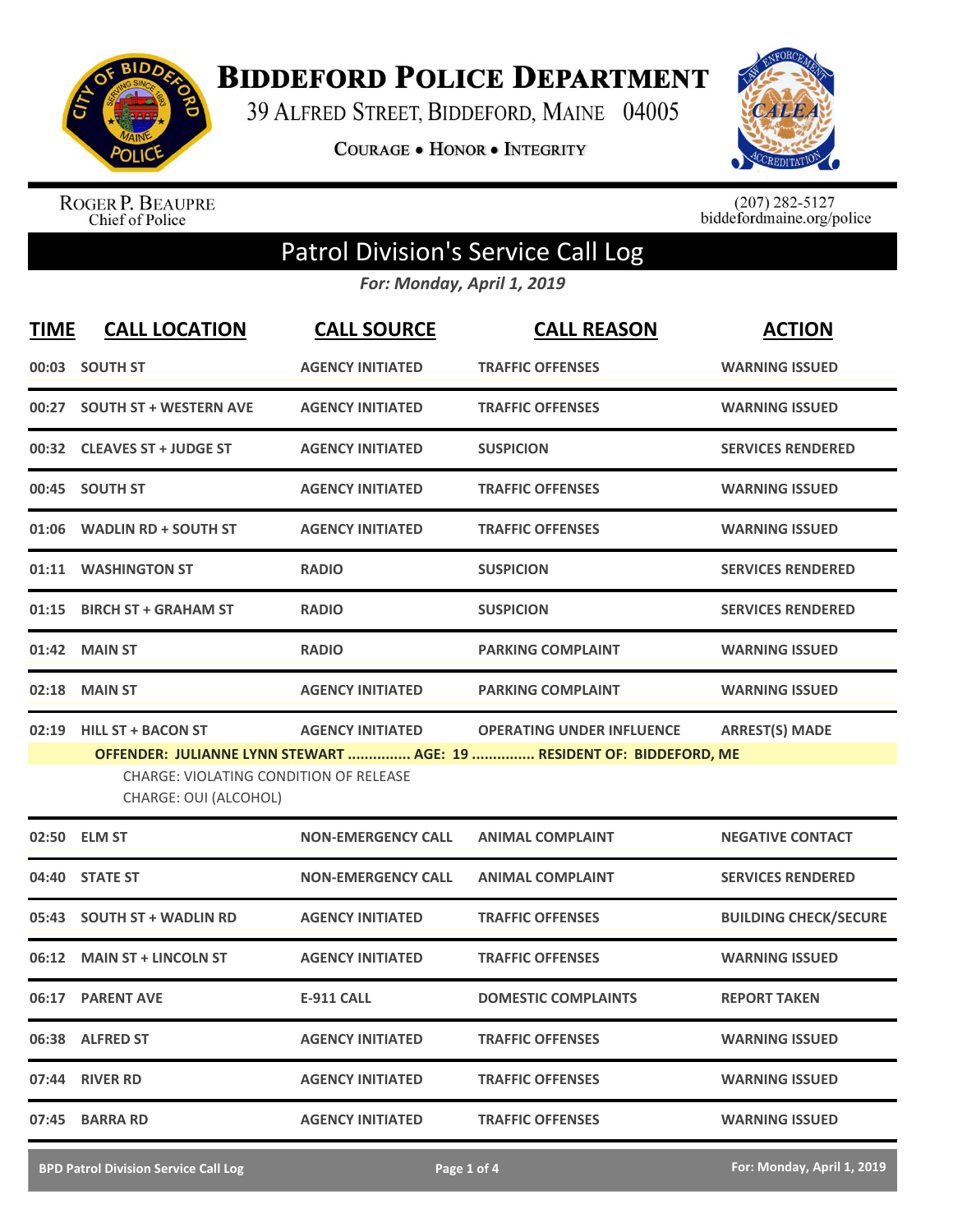| <b>TIME</b> | <b>CALL LOCATION</b>                               | <b>CALL SOURCE</b>                                                                                                  | <b>CALL REASON</b>                                          | <b>ACTION</b>                |
|-------------|----------------------------------------------------|---------------------------------------------------------------------------------------------------------------------|-------------------------------------------------------------|------------------------------|
|             | 07:55 RIVER RD                                     | <b>AGENCY INITIATED</b>                                                                                             | <b>TRAFFIC OFFENSES</b>                                     | <b>WARNING ISSUED</b>        |
|             | 08:03 KING ST                                      | <b>NON-EMERGENCY CALL</b>                                                                                           | <b>BURGLARY OF A MOTOR VEHICLE</b>                          | <b>NO ACTION REQUIRED</b>    |
|             | 08:11 ALFRED ST + BACON ST                         | <b>AGENCY INITIATED</b>                                                                                             | <b>TRAFFIC OFFENSES</b>                                     | <b>WARNING ISSUED</b>        |
|             | 08:26 WASHINGTON ST + JEFFERSON S AGENCY INITIATED |                                                                                                                     | <b>TRAFFIC OFFENSES</b>                                     | <b>WARNING ISSUED</b>        |
|             | 08:29 MEDICAL CENTER DR                            | <b>AGENCY INITIATED</b>                                                                                             | <b>TRAFFIC OFFENSES</b>                                     | <b>WARNING ISSUED</b>        |
| 08:53       | <b>BACON ST</b>                                    | <b>AGENCY INITIATED</b>                                                                                             | <b>PAPERWORK</b>                                            | <b>NEGATIVE CONTACT</b>      |
|             | 09:24 ELM ST                                       | <b>AGENCY INITIATED</b>                                                                                             | <b>TRAFFIC OFFENSES</b>                                     | <b>CITATION ISSUED</b>       |
|             |                                                    | CHARGE: POSSESSION OF DRUG PARAPHERNALIA WITH INTENT TO USE<br><b>CHARGE: UNLAWFUL POSSESSION OF SCHEDULED DRUG</b> | OFFENDER: KEVIN PAUL NEWMAN  AGE: 33  RESIDENT OF: SACO, ME |                              |
|             | 09:28 MAIN ST                                      | <b>NON-EMERGENCY CALL</b>                                                                                           | <b>DISTURBANCE / NOISE</b>                                  | <b>SERVICES RENDERED</b>     |
|             | 09:50 SOUTH ST                                     | <b>NON-EMERGENCY CALL</b>                                                                                           | <b>HARASSMENT</b>                                           | <b>SERVICES RENDERED</b>     |
|             | 10:04 MAIN ST                                      | <b>NON-EMERGENCY CALL</b>                                                                                           | <b>DISTURBANCE / NOISE</b>                                  | <b>SERVICES RENDERED</b>     |
|             | 10:41 HILL ST                                      | <b>NON-EMERGENCY CALL</b>                                                                                           | <b>ARTICLES LOST/FOUND</b>                                  | <b>SERVICES RENDERED</b>     |
| 10:41       | <b>MARINER WAY</b>                                 | <b>NON-EMERGENCY CALL</b>                                                                                           | <b>ARTICLES LOST/FOUND</b>                                  | <b>REPORT TAKEN</b>          |
|             | 10:51 ELM ST                                       | <b>NON-EMERGENCY CALL</b>                                                                                           | <b>ARTICLES LOST/FOUND</b>                                  | <b>REPORT TAKEN</b>          |
|             | 10:59 PINE ST                                      | <b>NON-EMERGENCY CALL</b>                                                                                           | <b>ANIMAL COMPLAINT</b>                                     | <b>SERVICES RENDERED</b>     |
|             | 11:15 LINCOLN ST                                   | <b>E-911 CALL</b>                                                                                                   | 911 MISUSE                                                  | <b>CALL TRANSFERRED</b>      |
|             | 11:31 WEST ST                                      | <b>WALK-IN AT STATION</b>                                                                                           | <b>ARTICLES LOST/FOUND</b>                                  | <b>REPORT TAKEN</b>          |
|             | 11:44 OAK PL                                       | <b>WALK-IN AT STATION</b>                                                                                           | <b>PAPERWORK</b>                                            | <b>SERVICES RENDERED</b>     |
|             | 11:53 OCEAN VIEW DR                                | <b>NON-EMERGENCY CALL</b>                                                                                           | <b>CIVIL COMPLAINT</b>                                      | <b>CIVIL COMPLAINT</b>       |
|             | 12:14 ELM ST                                       | <b>NON-EMERGENCY CALL</b>                                                                                           | <b>DEBRIS IN ROADWAY</b>                                    | <b>NEGATIVE CONTACT</b>      |
|             | 12:27 ALFRED ST                                    | <b>NON-EMERGENCY CALL</b>                                                                                           | <b>DISABLED VEHICLE</b>                                     | <b>SERVICES RENDERED</b>     |
|             | <b>12:46 FALL ST</b>                               | <b>WALK-IN AT STATION</b>                                                                                           | <b>BURGLARY OF A MOTOR VEHICLE</b>                          | <b>REPORT TAKEN</b>          |
|             | 13:07 SOUTH ST                                     | <b>AGENCY INITIATED</b>                                                                                             | <b>PAPERWORK</b>                                            | <b>NEGATIVE CONTACT</b>      |
|             | 13:35 FEDERAL ST + FRANKLIN ST                     | <b>NON-EMERGENCY CALL</b>                                                                                           | <b>PARKING COMPLAINT</b>                                    | <b>NEGATIVE CONTACT</b>      |
|             | 13:59 ALFRED ST                                    | <b>WALK-IN AT STATION</b>                                                                                           | <b>SUSPICION</b>                                            | <b>REFERRED OTHER AGENCY</b> |
|             | 14:00 MEDICAL CENTER DR                            | <b>NON-EMERGENCY CALL</b>                                                                                           | <b>ALL OTHER</b>                                            | <b>REFERRED OTHER AGENCY</b> |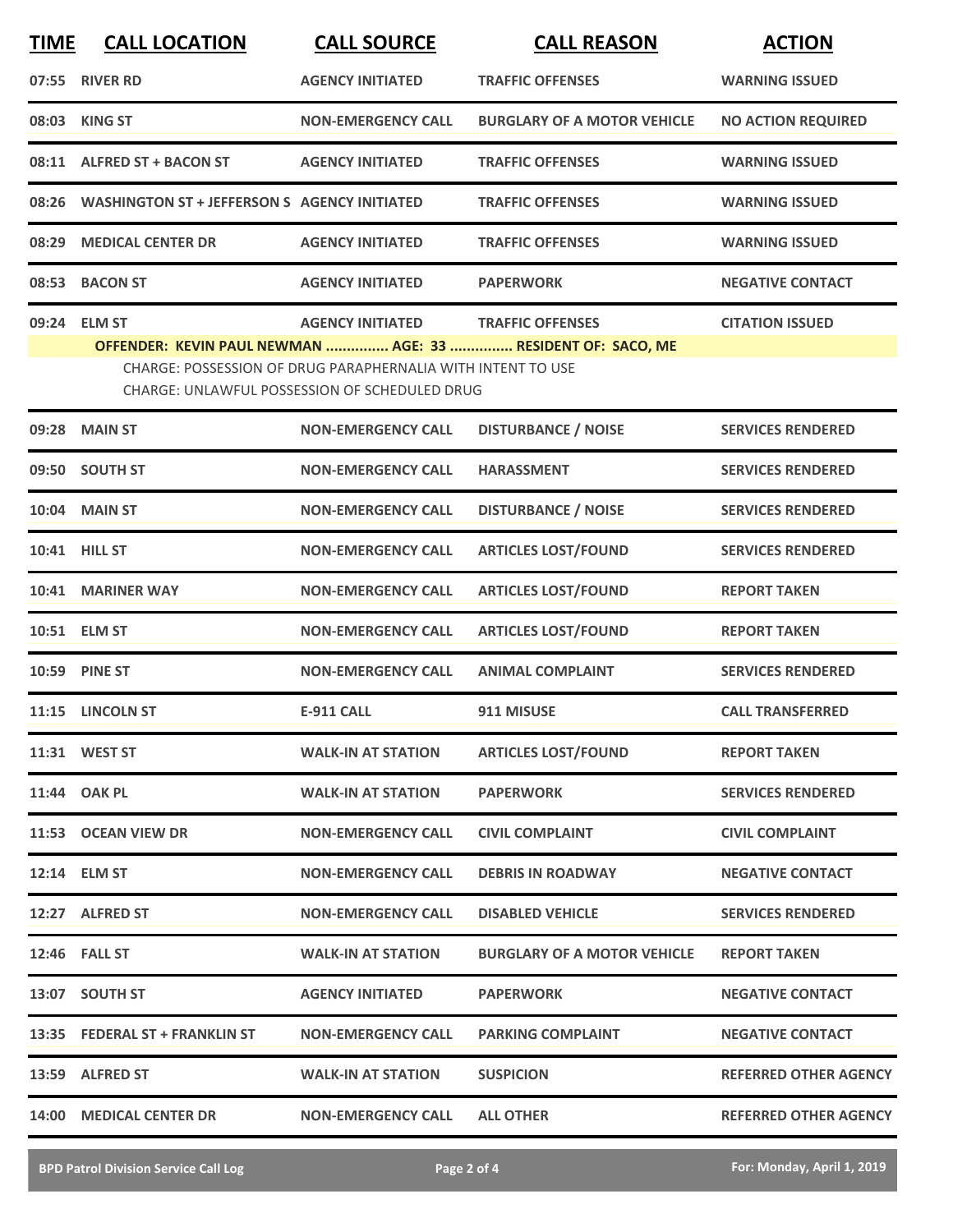| <b>TIME</b> | <b>CALL LOCATION</b>                                                                                                                                                                                                                    | <b>CALL SOURCE</b>        | <b>CALL REASON</b>                                                                                          | <b>ACTION</b>            |
|-------------|-----------------------------------------------------------------------------------------------------------------------------------------------------------------------------------------------------------------------------------------|---------------------------|-------------------------------------------------------------------------------------------------------------|--------------------------|
|             | 14:21 HILL ST                                                                                                                                                                                                                           | <b>E-911 CALL</b>         | 911 MISUSE                                                                                                  | <b>NEGATIVE CONTACT</b>  |
|             | 14:45 WEST ST                                                                                                                                                                                                                           | <b>WALK-IN AT STATION</b> | <b>SUSPICION</b>                                                                                            | <b>SERVICES RENDERED</b> |
|             | 15:05 STONE ST                                                                                                                                                                                                                          | <b>NON-EMERGENCY CALL</b> | <b>DRUG</b>                                                                                                 | <b>SERVICES RENDERED</b> |
|             | 15:25 WEST ST + GRAHAM ST                                                                                                                                                                                                               | <b>AGENCY INITIATED</b>   | <b>TRAFFIC OFFENSES</b>                                                                                     | <b>WARNING ISSUED</b>    |
|             | 15:27 HILL ST                                                                                                                                                                                                                           | <b>E-911 CALL</b>         | 911 MISUSE                                                                                                  | <b>WARNING ISSUED</b>    |
|             | 15:27 ELM ST                                                                                                                                                                                                                            | <b>NON-EMERGENCY CALL</b> | <b>THEFT</b>                                                                                                | <b>REPORT TAKEN</b>      |
|             | 15:43 HILL ST                                                                                                                                                                                                                           | <b>NON-EMERGENCY CALL</b> | <b>DISTURBANCE / NOISE</b>                                                                                  | <b>SERVICES RENDERED</b> |
|             | 15:45 POOL ST<br>OFFENDER: IAN N BARWISE  AGE: 27  RESIDENT OF: SACO, ME<br><b>CHARGE: CRIMINAL MISCHIEF</b><br><b>CHARGE: WARRANT ARREST</b><br><b>CHARGE: VIOLATING CONDITION OF RELEASE</b><br>CHARGE: OUI (DRUGS OR COMBO)- NO TEST | <b>AGENCY INITIATED</b>   | <b>WARRANT ARREST</b>                                                                                       | <b>ARREST(S) MADE</b>    |
|             | 15:58 ELM ST                                                                                                                                                                                                                            | <b>NON-EMERGENCY CALL</b> | <b>CALL FORCE TRAINING</b>                                                                                  | <b>SERVICES RENDERED</b> |
|             | 16:31 ALFRED ST                                                                                                                                                                                                                         | <b>AGENCY INITIATED</b>   | <b>TRAFFIC OFFENSES</b>                                                                                     | <b>VSAC ISSUED</b>       |
|             | <b>16:35 MAIN ST</b>                                                                                                                                                                                                                    | <b>NON-EMERGENCY CALL</b> | <b>ALL OTHER</b>                                                                                            | <b>SERVICES RENDERED</b> |
|             | 16:49 ELM ST                                                                                                                                                                                                                            | <b>E-911 CALL</b>         | 911 MISUSE                                                                                                  | <b>NEGATIVE CONTACT</b>  |
|             | <b>16:50 CONGRESS ST</b>                                                                                                                                                                                                                | <b>NON-EMERGENCY CALL</b> | <b>ATTEMPTED/THREATENED SUICIDE</b>                                                                         | <b>REPORT TAKEN</b>      |
|             | <b>17:11 GREEN ST</b>                                                                                                                                                                                                                   | <b>NON-EMERGENCY CALL</b> | <b>MENTAL ILLNESS CASES</b>                                                                                 | <b>SERVICES RENDERED</b> |
|             | 17:22 SULLIVAN ST                                                                                                                                                                                                                       | <b>NON-EMERGENCY CALL</b> | <b>HARASSMENT</b>                                                                                           | <b>UNFOUNDED</b>         |
|             | 17:54 BOULDER WAY                                                                                                                                                                                                                       | <b>AGENCY INITIATED</b>   | <b>TRAFFIC OFFENSES</b>                                                                                     | <b>WARNING ISSUED</b>    |
|             | 18:01 BOULDER WAY + MOUNTAIN RD AGENCY INITIATED                                                                                                                                                                                        |                           | <b>TRAFFIC OFFENSES</b>                                                                                     | <b>WARNING ISSUED</b>    |
|             | 18:11 TAYLOR ST                                                                                                                                                                                                                         | <b>E-911 CALL</b>         | <b>DRUNKENNESS</b>                                                                                          | <b>UNFOUNDED</b>         |
|             | 18:46 ELM ST                                                                                                                                                                                                                            | <b>AGENCY INITIATED</b>   | <b>CRIM THREAT / TERRORIZING</b>                                                                            | <b>REPORT TAKEN</b>      |
|             | 21:35 HILL ST                                                                                                                                                                                                                           | <b>NON-EMERGENCY CALL</b> | <b>SUSPICION</b>                                                                                            | <b>SERVICES RENDERED</b> |
| 22:40       | <b>MEDICAL CENTER DR</b><br><b>CHARGE: CRIMINAL THREATENING</b>                                                                                                                                                                         | <b>AGENCY INITIATED</b>   | <b>CRIM THREAT / TERRORIZING</b><br>OFFENDER: KRISTIAN PATRICK JONSSON  AGE: 34  RESIDENT OF: BIDDEFORD, ME | <b>ARREST(S) MADE</b>    |
|             | 23:17 STATE ST                                                                                                                                                                                                                          | <b>NON-EMERGENCY CALL</b> | <b>SUSPICION</b>                                                                                            | <b>SERVICES RENDERED</b> |